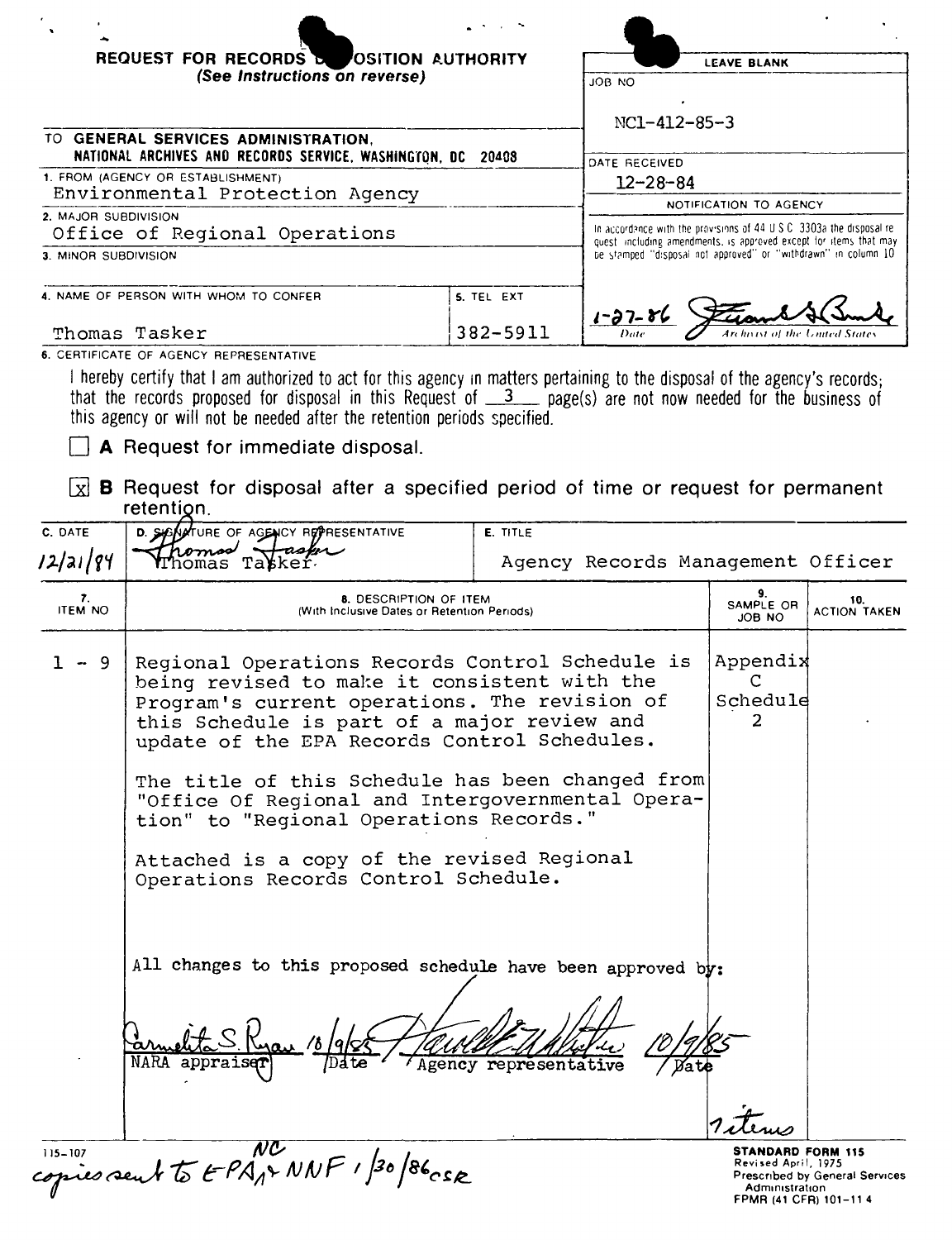|      | U.S. ENVIRONMENTAL PROTECTION AGENCY-RECORDS CONTROL SCHEDULES                                                                                                                                                                                                                                                                                                                                                           |                                                                                                                                                                                                                                                                                                                                                                               |  |
|------|--------------------------------------------------------------------------------------------------------------------------------------------------------------------------------------------------------------------------------------------------------------------------------------------------------------------------------------------------------------------------------------------------------------------------|-------------------------------------------------------------------------------------------------------------------------------------------------------------------------------------------------------------------------------------------------------------------------------------------------------------------------------------------------------------------------------|--|
|      | TITLE OF SCHEDULE                                                                                                                                                                                                                                                                                                                                                                                                        | COVERAGE OF SCHEDULE                                                                                                                                                                                                                                                                                                                                                          |  |
|      | REGIONAL OPERATIONS RECORDS                                                                                                                                                                                                                                                                                                                                                                                              | APPLICABLE HEADQUARTERS OFFICE                                                                                                                                                                                                                                                                                                                                                |  |
| ITEM | NAME AND DESCRIPTION OF RECORD/FILE                                                                                                                                                                                                                                                                                                                                                                                      | RETENTION PERIOD AND DISPOSITION                                                                                                                                                                                                                                                                                                                                              |  |
| 1.   | Controlled and Major Correspondence of the Associate<br>Administrator for Regional Operations. Includes<br>copies of controlled and major correspondence signed<br>by the Associate Administrator. The correspondence<br>significantly documents the program activities and<br>was processed under special handling control pro-<br>cedures because of the importance of the letters or<br>time requirements of replies. | Retention: Permanent.<br>Disposition: Break file at end of year. Keep in<br>office current year plus 1 additional year, then<br>transfer to the FRC. Keep in FRC 10 years, then<br>offer to the National Archives in 5 year blocks                                                                                                                                            |  |
| 2.   | General Correspondence of the Associate Administrator<br>for Regional Operations. Includes copies of non-<br>controlled (routine) correspondence. Records consist<br>of incoming letters and enclosures.                                                                                                                                                                                                                 | Retention: Retain 5 years.<br>Disposition: Break file at end of year. Keep in<br>office I year, then transfer to the FRC. Destroy<br>when 5 years old.                                                                                                                                                                                                                        |  |
| 3.   | Program Development File. Consists of records related<br>to the development of Regional Operations policies and<br>programs. Records consist of correspondence, issue<br>papers and reports relative to policy, strategy, program<br>control, research priorities, legislative priorities,<br>and other related records.                                                                                                 | Retention: Permanent.<br>Disposition: Break file at end of 2 years. Keep<br>in office 3 years, then transfer to the FRC. Keep<br>in FRC 20 years, then offer to the National<br>Archives in 3 year Mocks.                                                                                                                                                                     |  |
| 4.   | Program Management File. Consists of records related<br>to the management and administrative support of the<br>Office of Regional Operations. Records consist of<br>program planning and implementation, personnel needs,<br>work accomplishments, budgetary materials, and other<br>program management activities.                                                                                                      | Retention: Retain 5 years.<br>Disposition: Break file at end of year. Keep in<br>office I year, then transfer to the FRC. Destroy<br>when 5 years old.                                                                                                                                                                                                                        |  |
| 5.   | Speeches by Associate Administrator or Staff. Speeches<br>prepared for delivery at civic functions and professional<br>conferences and meetings.                                                                                                                                                                                                                                                                         | Retention:<br>a. Record Copy. Permanent.<br>b. Information Copies. Retain 1 year.<br>Disposition:<br>a. Record Copy. Break file after presentation:<br>Keep in office 5 years, then transfer to the FRC.<br>Keep in FRC 5 years, then offer to the National<br>Archives in 5 year blocks.<br>b. Information Copies. Destroy when I year old<br>or sooner if no longer needed. |  |

 $\mathcal{I}$   $\mathcal{I}'$   $\mathcal{I}'$ 

 $\mathcal{A}^{\mathcal{A}}$  and  $\mathcal{A}^{\mathcal{A}}$  are the set of the set of the set of the set of the set of  $\mathcal{A}$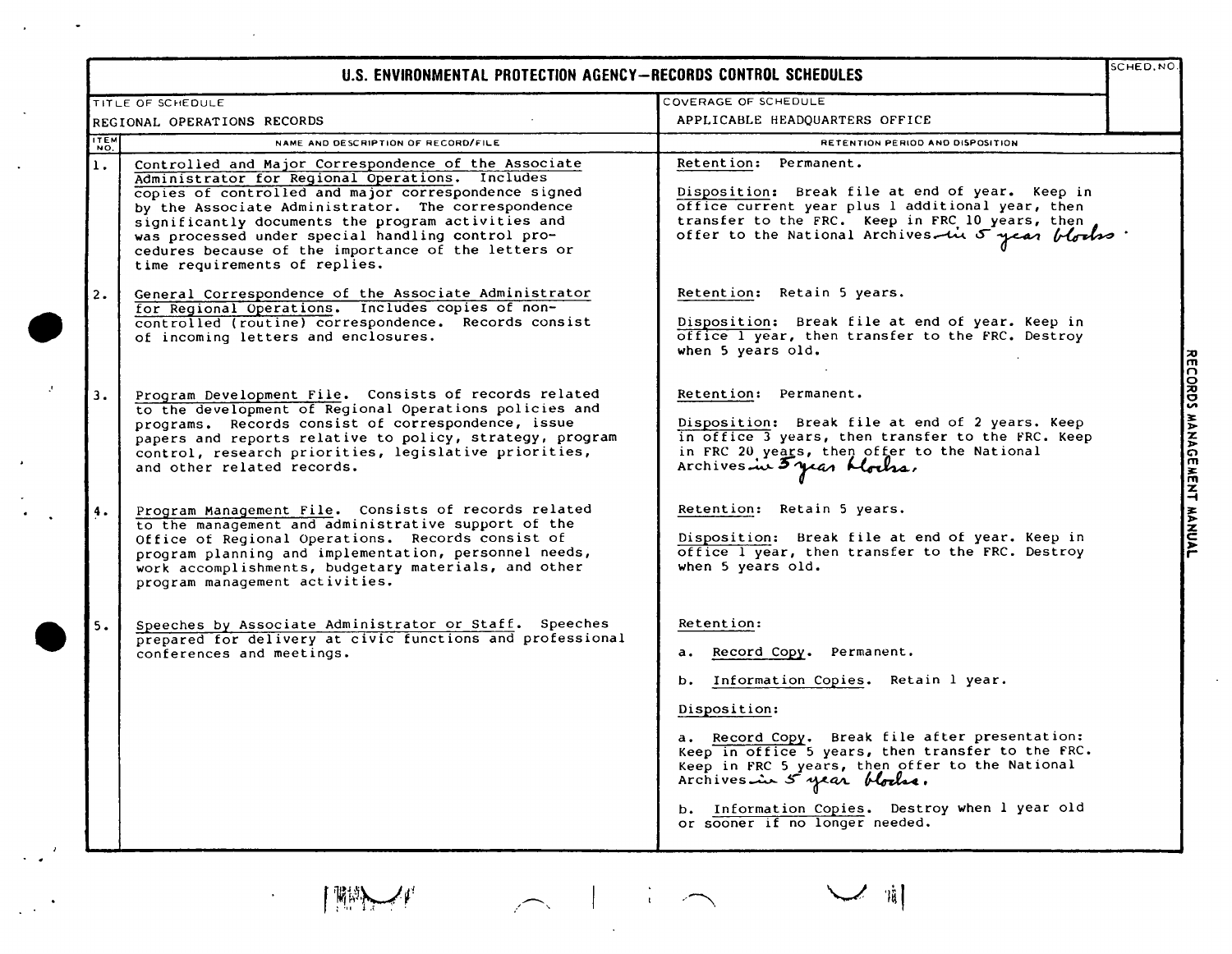| U.S. ENVIRONMENTAL PROTECTION AGENCY-RECORDS CONTROL SCHEDULES |                                                                                                                                                                                                                                                                                                                                                                                                                                                                                                                 |                                                                                                                                                                                                                     | SCHED.NO      |
|----------------------------------------------------------------|-----------------------------------------------------------------------------------------------------------------------------------------------------------------------------------------------------------------------------------------------------------------------------------------------------------------------------------------------------------------------------------------------------------------------------------------------------------------------------------------------------------------|---------------------------------------------------------------------------------------------------------------------------------------------------------------------------------------------------------------------|---------------|
|                                                                | TITLE OF SCHEDULE                                                                                                                                                                                                                                                                                                                                                                                                                                                                                               | COVERAGE OF SCHEDULE                                                                                                                                                                                                |               |
|                                                                | REGIONAL OPERATIONS RECORDS                                                                                                                                                                                                                                                                                                                                                                                                                                                                                     | APPLICABLE HEADQUARTERS OFFICE                                                                                                                                                                                      |               |
| <b>ITEM</b>                                                    | NAME AND DESCRIPTION OF RECORD/FILE                                                                                                                                                                                                                                                                                                                                                                                                                                                                             | RETENTION PERIOD AND DISPOSITION                                                                                                                                                                                    |               |
| 6.                                                             | Freedom of Information Response File. Includes copies of<br>incoming requests for information under the Freedom of<br>Information Act, copies of replies, and copies of any<br>interagency memoranda concerning the requst. Note:<br>this file does not contain the Program's offical record<br>of information being requested.                                                                                                                                                                                 | Retain $\mathbf{\hat{y}}$ years.<br>Retention:<br>Disposition: Break file at end of year. Keep in<br>office current plus 1 additonal year, then trans-<br>for to the FPC. Destroy when y years old.                 |               |
| 7.                                                             | Regional Briefing Books. Collections of reports prepared<br>by various program management office used to brief the<br>Administrator and Deputy Administrator when making site<br>visits or otherwise reviewing the regional programs.<br>Books contain regional profiles, or a series of fact<br>sheets showing the status of regional programs and other<br>general information concerning the regional organizational<br>structure, resource allocations, and other documents<br>showing key regional issues. | Retention: Permanent.<br>Disposition: Break file at end of year. Keep in<br>office for 3 years, then transfer to the Federal<br>Records Center. - Keep in FRC for 10 years, then<br>offer to the National Archives. | <b>CORDS</b>  |
| 8.                                                             | Regional Files. Include files documenting the relation-<br>ship between the BPA regional offices and Agency Head-<br>quarters offices. Records consist of general correspon-<br>dence and reports with all regions, and correspondence-<br>and reports from the individual regional offices.                                                                                                                                                                                                                    | Retention: Permanent.<br>Disposition: Break file at end of year. Keep in<br>office for 3 years, then transfer to the Federal<br>Records Center. Keep in FRC for 10 years, then<br>offer to the National Archives.   | <b>HANAGE</b> |
| 9.                                                             | -ERA Programs Correspondence File. Includes copies of<br>correspondence, reports, and other records received from<br>various Headquarters organizational components. Used<br>for reference purposes. Separate folders for each-major<br>organizational Component.                                                                                                                                                                                                                                               | Retention: Retain 5 years.<br>Disposition: Break file at end of year. Keep in<br>office for 2 additional years, then transfer to<br>the-Federal Records Center. Keep in FRC for<br>3 years, then destroy            |               |



 $\bullet$ 

 $\sim$ 

 $\ddot{\phantom{a}}$ 

 $\mathcal{P}$ 

 $\ddot{\phantom{0}}$ 

 $\hat{\boldsymbol{\epsilon}}$ 



 $\mathcal{C}_{\mathcal{A}}$ 

 $\mathcal{L}_{\mathcal{A}}$